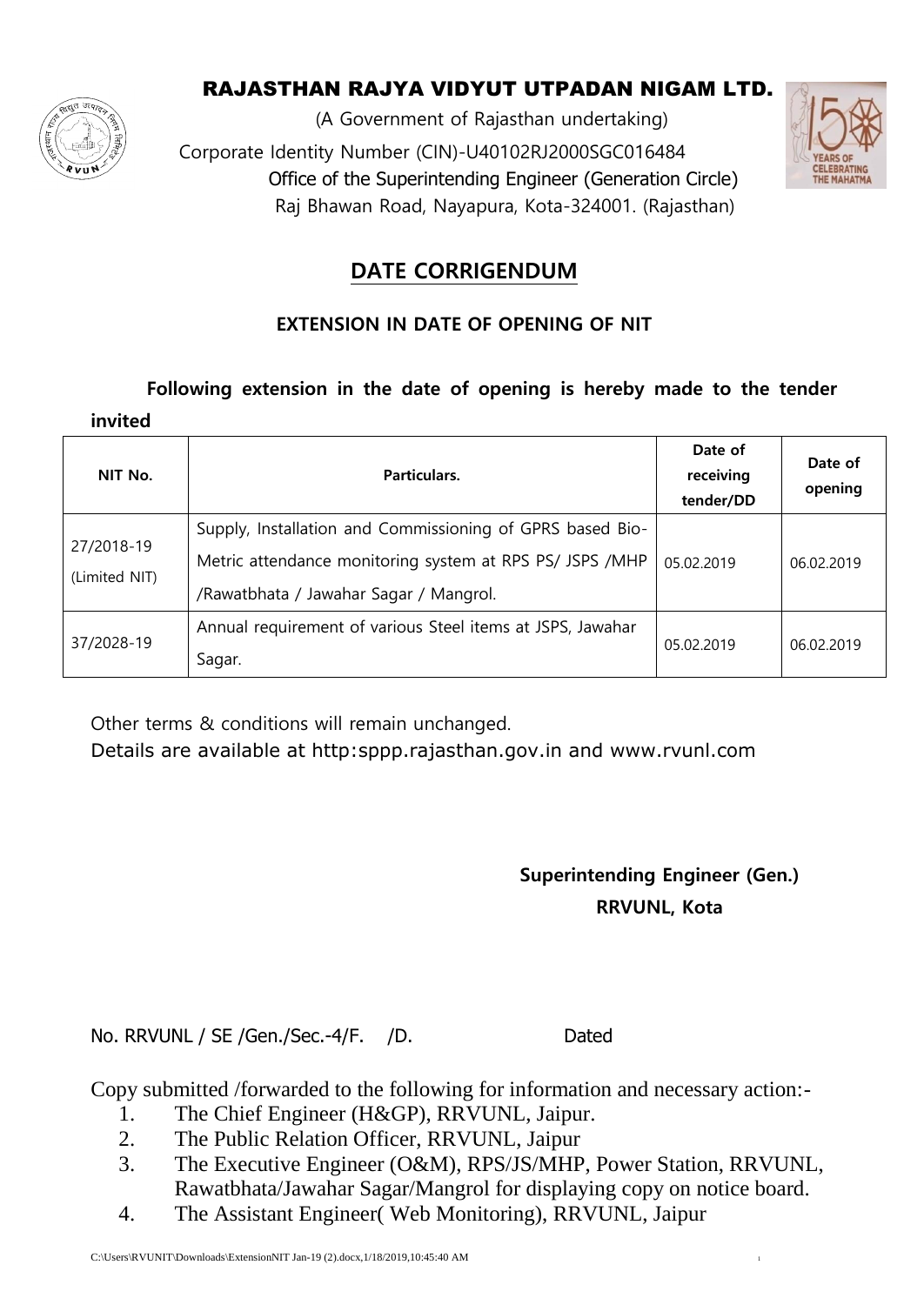- 5. The Assistant Accounts Officer (Gen.), RRVUNL, Kota.
- 6. Notice Board of Circle Office

**Superintending Engineer (Gen.) RRVUNL, Kota**

**(For website)**

### RAJASTHAN RAJYA VIDYUT UTPADAN NIGAM LTD.



(A Government of Rajasthan undertaking)

 Corporate Identity Number (CIN)-U40102RJ2000SGC016484 Office of the Superintending Engineer (Generation Circle) Raj Bhawan Road, Nayapura, Kota-324001. (Rajasthan)



#### **Email: se.gen.kota.@rrvun.com**

#### **CORRIGENDUM –II IN DATES OF SUBMISSION AND OPENING**

| NIT No.    | Particulars.                                                                     |
|------------|----------------------------------------------------------------------------------|
| 29/2018-19 | Supply, Installation, testing & Commissioning of 400KVA DG set at JS Hydel Power |
|            | Station, Jawahar Sagar Distt. Bundi (Raj.)                                       |

#### **REVISED TENDER EVENT**

| Sr. No. | <b>SCHEDULE OF DATE &amp; TIME</b>                                    | <b>DATE</b> | <b>TIME</b> |
|---------|-----------------------------------------------------------------------|-------------|-------------|
| A       | Start Date & Time for Downloading the TENDER DOCUMENTS.               | 14.11.2018  | 15.00 Hrs.  |
| B       | Start Date & Time for ONLINE SUBMISSION OF TENDER                     | 14.11.2018  | 15.00 Hrs.  |
| C       | Last Date & Time for Downloading the TENDER DOCUMENTS                 | 22.01.2019  | 15.00 Hrs.  |
| D       | Last Date & Time for ONLINE SUBMISSION OF TENDER                      | 22.01.2019  | 15.00 Hrs.  |
| F.      | Last Date & Time for Submission of DDs against Tender Document        |             |             |
|         | Cost, Tender Processing Fee & EMD in physical form. (All the three DD | 22.01.2019  | 15.00 Hrs.  |
|         | must be deposited in the office of SE (Gen.), RB Road, Kota.)         |             |             |

C:\Users\RVUNIT\Downloads\ExtensionNIT Jan-19 (2).docx,1/18/2019,10:45:40 AM <sup>2</sup>